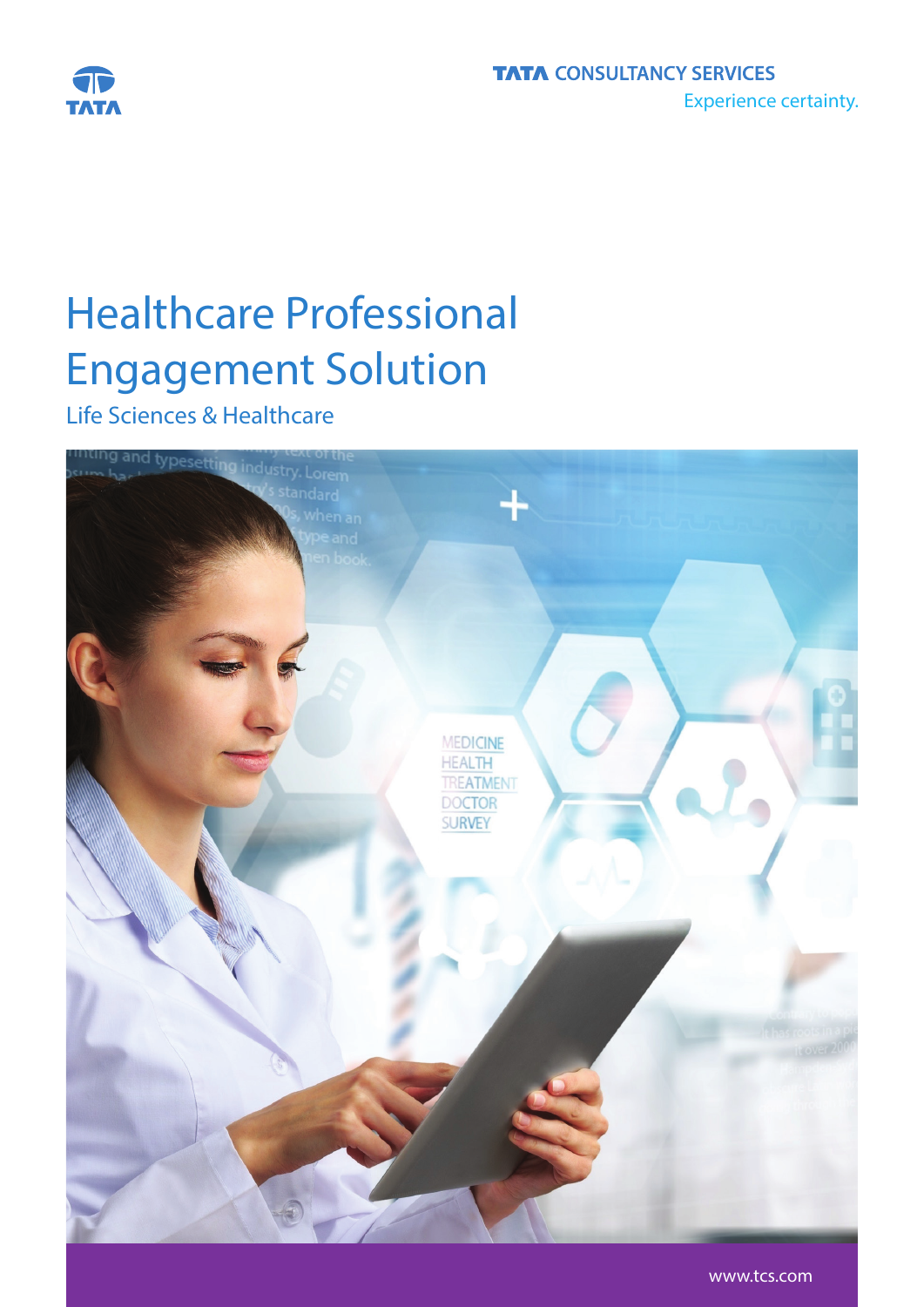Dwindling face-time with healthcare professionals (HCPs), and rising field marketing cost with printbased visual aids, travel time and so on are pushing drug manufacturers and life sciences companies to look at other marketing channels to enhance product reach and sales. Additionally, physicians are now shifting to online channels for medical content and also joining niche communities to discuss reallife medical cases with peers. With changing physicians' behavior, life sciences companies should also evaluate communication channels that physicians prefer.

Tata Consultancy Services' (TCS') Healthcare Professional Engagement Solution is a self-detailing solution that enables HCPs to learn about products and services, new drugs, devices, latest scientific information at their own convenience while facilitating direct interaction with life science companies. The cloud-based solution delivers rich, interactive, personalized and targeted content to healthcare professionals, based on their needs, and also closely presents application and content usage statistics to life sciences companies to help them understand HCP needs. The solution helps boost a companies' online presence, while ensuring consistent messaging across all marketing channels, thereby improving brand recognition, HCP engagement and revenue growth.

#### **Overview**

Increasingly, HCPs are joining online communities, discussion forums, social channels and so on to connect with peers and researchers, and to stay on top of the latest treatments, drugs and clinical studies. The medical community is increasingly relying on digital content and self-detailing data available over mobile applications, social media and instant messaging apps. Further, pharmaceutical companies often receive inconsistent reports on HCP preferences from different sales drivers, hampering marketing initiatives and leading to sales leaks.

TCS' pay-per-use HCP Engagement Service helps life science companies connect effectively healthcare professionals leaders and meaningfully engage with them, while keeping overall sales cost low. The online solution also provides HCPs with a platform to interact with each other and share relevant information, thereby reducing their dependence on third-party social networks. The solution enables life sciences companies to view consistent information on HCP needs and preferences, helping them deliver highly personalized, scientific medical information. The solution can be integrated with enterprise systems like CRM, digital asset management systems, sales force automation (SFA) and patient engagement solutions, to improve overall organizational efficiency.

# Our Solution

Key features of TCS' HCP Engagement Solution include

- **Self-learning and eDetailing features:** Includes a repository of interactive scientific medical information about drugs, procedures, diseases along with medical news, offline training programs and real-life cases
- **Content sharing and management:** Allows peer-to-peer (P2P) sharing of assets and lets users download content for offline access
- **Event calendar:** Displays information on upcoming medical conferences and other related events, and simplifies the registration processes involved
- **Request management:** Effectively manages HCPs' requests for samples, research papers, webinar details, and journals
- **Discussion forum:** Facilitates collaboration between medical practitioners through an online discussion forum, in accordance with compliance and regulations, as mandated by regulators
- **HCP 360<sup>°</sup> view and analytics engine: Presents a consistent** view of HCPs' preferences and specific needs to drive effective marketing analytics
- **Targeted marketing:** Delivers customized content to HCPs, including drugs and devices detailing, latest research and innovation, upcoming campaigns, webinars, patient assistance programs and so on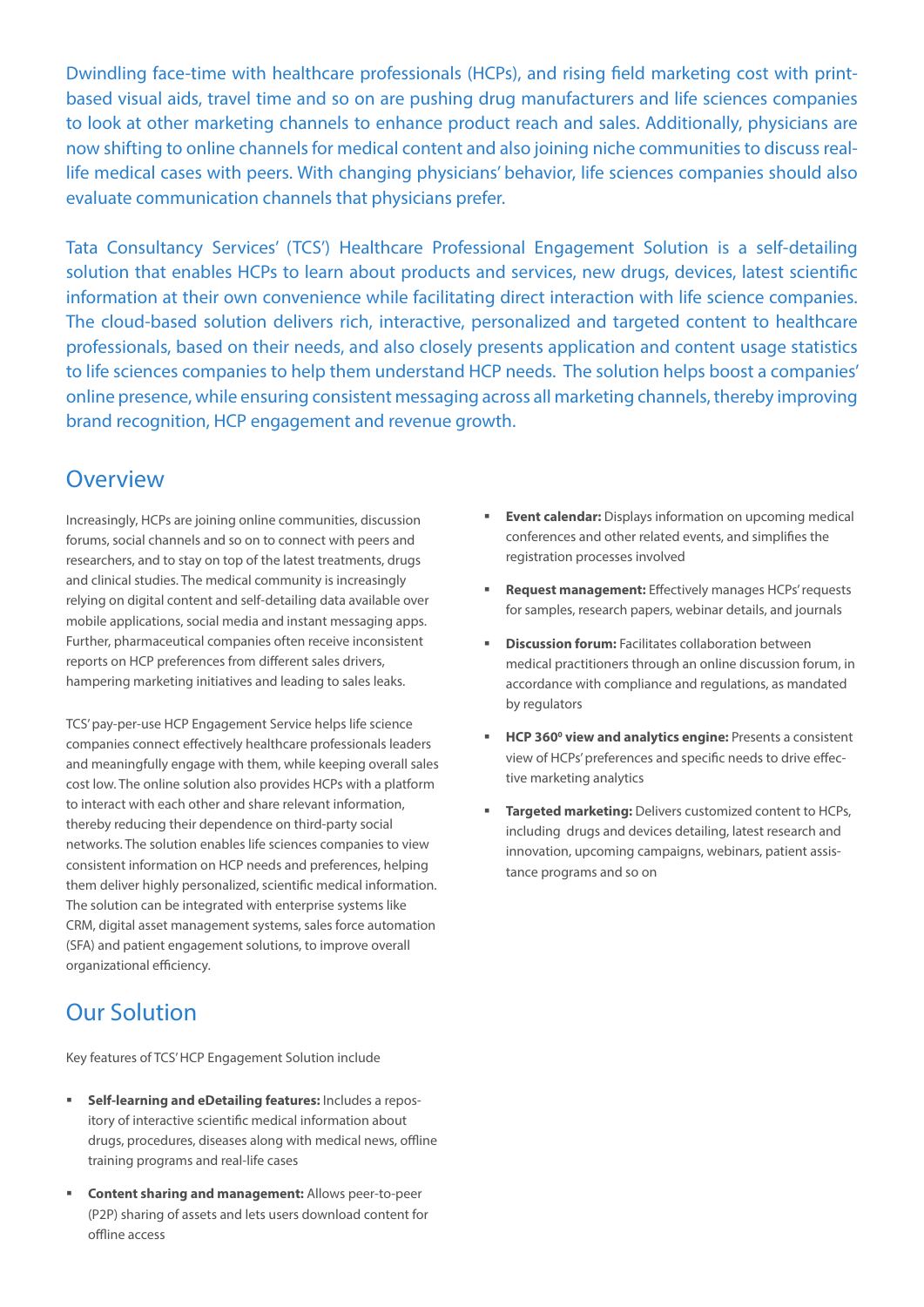

### **Benefits**

With TCS' HCP Engagement Solution, organizations can reap the following benefits:



**Enhance HCP engagement:** Establish longterm relationships with HCPs through constant and highly targeted communication. Maximize the benefits of detailing by leveraging offline and online channels. Deliver content in a quick and effective manner with notifications that can be pushed through the application.



**Increase revenue:** Help increase marketing reach by designing tailored marketing campaigns for HCPs



**Reduce Costs:** Avoid high costs linked to inperson meetings with doctors or other decision makers with our self-detailing feature for HCPs. The cloud-based solution with a pay-per-use pricing model also enables companies to streamline technology costs

# The TCS Advantage

With in-depth life sciences sales and marketing knowledge and expertise, TCS is uniquely positioned to deliver an integrated HCP engagement solution with following advantages:

- **Cost optimization:** Hosted on cloud infrastructure, our solution supports configurable requirements and services. It thereby enables anywhere, anytime information access with lower investment in technology infrastructure and reduced cost of maintenance.
- **Rapid deployment:** Leveraging TCS sales and marketing domain expertise and related solutions allows us to rapidly deploy the HCP engagement solution thereby reducing the time to market and cost for clients.